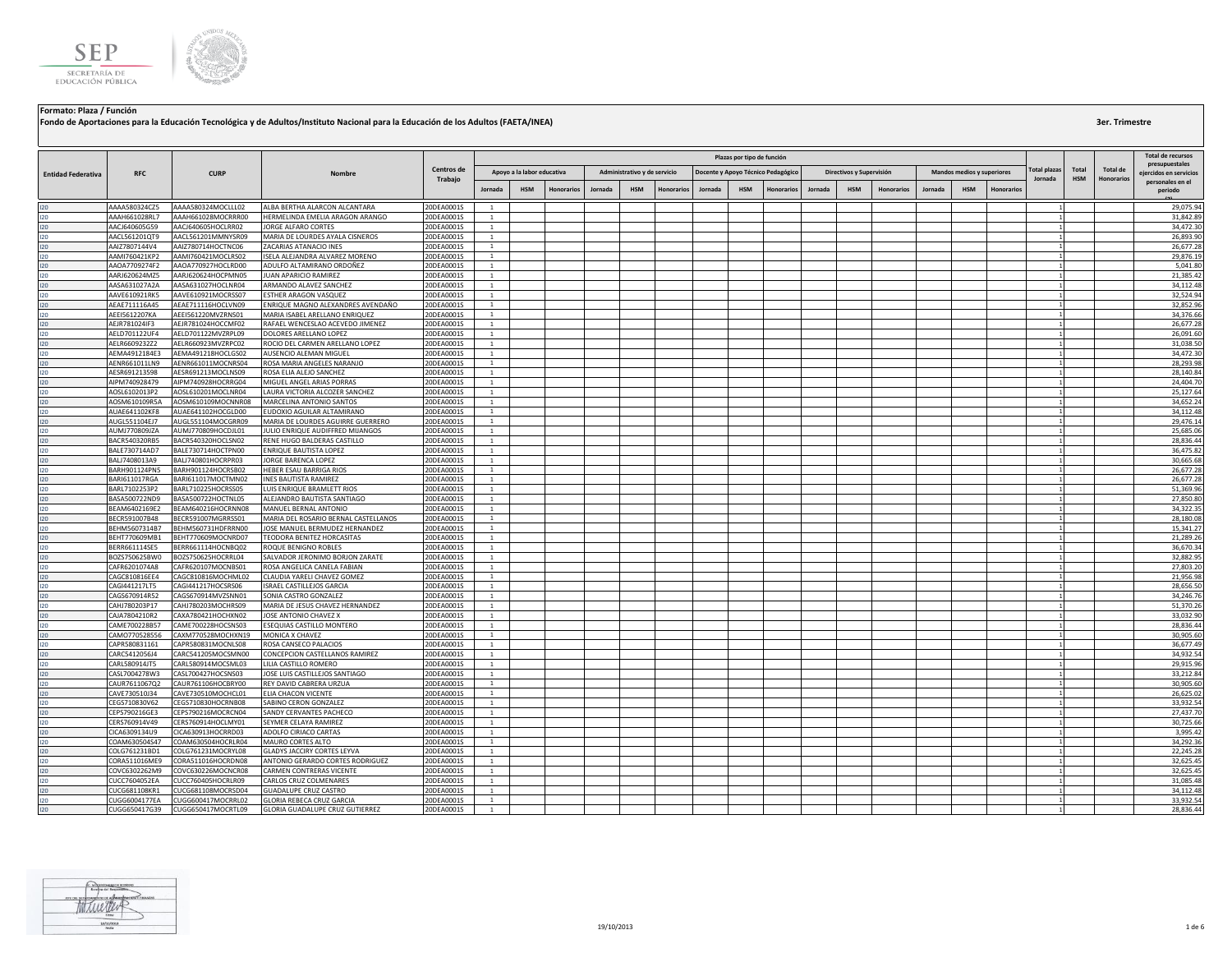

|                           |                                |                                          |                                                                  |                          |                                |                            |                   |         |                              |                   |         | Plazas por tipo de función |                                    |         |                          |                   |         |                                   |                   |                     |            |                   | <b>Total de recursos</b>                   |
|---------------------------|--------------------------------|------------------------------------------|------------------------------------------------------------------|--------------------------|--------------------------------|----------------------------|-------------------|---------|------------------------------|-------------------|---------|----------------------------|------------------------------------|---------|--------------------------|-------------------|---------|-----------------------------------|-------------------|---------------------|------------|-------------------|--------------------------------------------|
|                           |                                |                                          |                                                                  | Centros de               |                                |                            |                   |         |                              |                   |         |                            |                                    |         |                          |                   |         |                                   |                   | <b>Cotal plazas</b> | Total      | Total de          | presupuestales                             |
| <b>Entidad Federativa</b> | <b>RFC</b>                     | <b>CURP</b>                              | Nombre                                                           | Trabajo                  |                                | Apoyo a la labor educativa |                   |         | Administrativo y de servicio |                   |         |                            | Docente y Apoyo Técnico Pedagógico |         | Directivos y Supervisión |                   |         | <b>Mandos medios y superiores</b> |                   | Jornada             | <b>HSM</b> | <b>Honorarios</b> | eiercidos en servicios<br>personales en el |
|                           |                                |                                          |                                                                  |                          | <b>Jornada</b>                 | <b>HSM</b>                 | <b>Honorarios</b> | Jornada | <b>HSM</b>                   | <b>Honorarios</b> | Jornada | <b>HSM</b>                 | <b>Honorarios</b>                  | Jornada | <b>HSM</b>               | <b>Honorarios</b> | Jornada | <b>HSM</b>                        | <b>Honorarios</b> |                     |            |                   | periodo                                    |
| 120                       | CUGI5611161CA                  | CUGI561116MOCRRN02                       | <b>INES CRUZ GARCIA</b>                                          | 20DEA0001S               | $\overline{1}$                 |                            |                   |         |                              |                   |         |                            |                                    |         |                          |                   |         |                                   |                   |                     |            |                   | 30,240.12                                  |
| $120 -$                   | CUGR651007440                  | CUGR651007MOCRRS05                       | MARIA DEL ROSARIO CRUZ GARCIA                                    | 20DEA0001S               | $\overline{1}$                 |                            |                   |         |                              |                   |         |                            |                                    |         |                          |                   |         |                                   |                   |                     |            |                   | 30,465.72                                  |
| 120                       | CUJT751221MS1                  | CUJT751221HOCRRM06                       | TOMAS PEDRO CRUZ JARQUIN                                         | 20DEA0001S               | $\mathbf{1}$                   |                            |                   |         |                              |                   |         |                            |                                    |         |                          |                   |         |                                   |                   |                     |            |                   | 33,572.54                                  |
| 120                       | CULM590814AY0                  | CULM590814HOCRPG05                       | MIGUEL ANGEL CRUZ LOPEZ                                          | 20DEA0001S               | 1                              |                            |                   |         |                              |                   |         |                            |                                    |         |                          |                   |         |                                   |                   |                     |            |                   | 33,604.52                                  |
| 120                       | CUMA680109GU4                  | CUMA680109HOCRZN09                       | ANTONIO CRUZ MEZA                                                | 20DEA0001S               | <sup>1</sup>                   |                            |                   |         |                              |                   |         |                            |                                    |         |                          |                   |         |                                   |                   |                     |            |                   | 33,482.71                                  |
| 120<br>120                | CUME801120LBA                  | CUME801120MOCRND06                       | EDMUNDA CRUZ MENDOZA<br>NORMA EUNICE CUEVAS X                    | 20DEA0001S               | <sup>1</sup><br>$\overline{1}$ |                            |                   |         |                              |                   |         |                            |                                    |         |                          |                   |         |                                   |                   |                     |            |                   | 42,808.30<br>29,166.27                     |
| 120                       | CUNO641222214<br>CURL600803DY7 | CUXN641222MOCVXR07<br>CURL600803MOCRCR18 | MARIA DE LOURDES LID CRUZ RICARDEZ                               | 20DEA0001S<br>20DEA0001S | $\overline{1}$                 |                            |                   |         |                              |                   |         |                            |                                    |         |                          |                   |         |                                   |                   |                     |            |                   | 36,911.76                                  |
| 120                       | CURY780320SK6                  | CURY780320MOCRGD03                       | YADIRA CRUZ REGINO                                               | 20DEA0001S               | $\mathbf{1}$                   |                            |                   |         |                              |                   |         |                            |                                    |         |                          |                   |         |                                   |                   |                     |            |                   | 28,081.00                                  |
| 120                       | :USC581128CS7                  | CUSC581128MOCRNB06                       | CIBELES CRUZ SANCHEZ                                             | 20DEA0001S               | 1                              |                            |                   |         |                              |                   |         |                            |                                    |         |                          |                   |         |                                   |                   |                     |            |                   | 32,297.04                                  |
| 120                       | CUSD661223SC1                  | CUSD661223HOCRLG00                       | DAGOBERTO CRUZ SALVATIERRA                                       | 20DEA0001S               | <sup>1</sup>                   |                            |                   |         |                              |                   |         |                            |                                    |         |                          |                   |         |                                   |                   |                     |            |                   | 33,572.66                                  |
| 120                       | DEGJ730102RL5                  | DEGJ730102HOCSRS04                       | JESUS RANGEL DESALES GUERACH                                     | 20DEA0001S               | <sup>1</sup>                   |                            |                   |         |                              |                   |         |                            |                                    |         |                          |                   |         |                                   |                   |                     |            |                   | 33,032.90                                  |
| 120                       | DIGC640716MV0                  | DIGC640716MOCZNR08                       | CARMEN DIAZ GONZALEZ                                             | 20DEA0001S               | $\overline{1}$                 |                            |                   |         |                              |                   |         |                            |                                    |         |                          |                   |         |                                   |                   |                     |            |                   | 51,895.26                                  |
| 120                       | DIMD700627M67                  | DIMD700627HOCZRR07                       | DARIO DIAZ MARTINEZ                                              | 20DEA0001S               | $\overline{1}$                 |                            |                   |         |                              |                   |         |                            |                                    |         |                          |                   |         |                                   |                   |                     |            |                   | 33,392.72                                  |
| 120                       | DOJA780111JF3                  | DOJA780111HOCRML01                       | ALAIN DORANTES JIMENEZ                                           | 20DEA0001S               | $\,$ 1                         |                            |                   |         |                              |                   |         |                            |                                    |         |                          |                   |         |                                   |                   |                     |            |                   | 33,032.90                                  |
| 120                       | AMI571107N94                   | AMI571107MDFSRR01                        | IRMA LILIA ESTRADA MARTINEZ                                      | 20DEA0001S               | <sup>1</sup>                   |                            |                   |         |                              |                   |         |                            |                                    |         |                          |                   |         |                                   |                   |                     |            |                   | 36,001.70                                  |
| 120<br>120                | UMR700919FU1<br>FAGS610530QG0  | EUMR700919HOCSNC05<br>AGS610530MDFRNL05  | RICARDO ESTUDILLO MONTALVO<br>SOLEDAD FRANCO GONZALEZ            | 20DEA0001S<br>20DEA0001S | 1<br><sup>1</sup>              |                            |                   |         |                              |                   |         |                            |                                    |         |                          |                   |         |                                   |                   |                     |            |                   | 32,673.02<br>27,880.87                     |
| 120                       | FAMB6502075C7                  | AMB650207MOCBRT09                        | BEATRIZ FABIAN MARTINEZ                                          | 20DEA0001S               | $\overline{1}$                 |                            |                   |         |                              |                   |         |                            |                                    |         |                          |                   |         |                                   |                   |                     |            |                   | 13,738.64                                  |
| 120                       | FEOR780413UD5                  | EOR780413MDFRRC04                        | ROCIO FERIA ORTIZ                                                | 20DEA0001S               | $\overline{1}$                 |                            |                   |         |                              |                   |         |                            |                                    |         |                          |                   |         |                                   |                   |                     |            |                   | 31,779.86                                  |
| 120                       | FETP761101LQ1                  | FETP761101HOCLRR00                       | PERFECTO FELIPE TRAPAGA                                          | 20DEA0001S               | $\mathbf{1}$                   |                            |                   |         |                              |                   |         |                            |                                    |         |                          |                   |         |                                   |                   |                     |            |                   | 33,862.60                                  |
| 120                       | OGR7109293C0                   | FOGR710929HHGLNF05                       | RAFAEL FLORES GONZALEZ                                           | 20DEA0001S               | $\mathbf{1}$                   |                            |                   |         |                              |                   |         |                            |                                    |         |                          |                   |         |                                   |                   |                     |            |                   | 34,352.36                                  |
| 120                       | OIM631111SX9                   | OIM631111HOCLGR06                        | MARTIN FLORES IGNACIO                                            | 20DEA0001S               | <sup>1</sup>                   |                            |                   |         |                              |                   |         |                            |                                    |         |                          |                   |         |                                   |                   |                     |            |                   | 51,370.08                                  |
| 120                       | FOPE560130AZ7                  | FOPE560130HOCLBP00                       | EPIFANIO FLORES PUEBLITA                                         | 20DEA0001S               | $\mathbf{1}$                   |                            |                   |         |                              |                   |         |                            |                                    |         |                          |                   |         |                                   |                   |                     |            |                   | 33,932.54                                  |
| 120                       | FOZB740430RX0                  | FOZB740430HOCLRN19                       | BENITO JAIME FLORES ZURITA                                       | 20DEA0001S               | $\overline{1}$                 |                            |                   |         |                              |                   |         |                            |                                    |         |                          |                   |         |                                   |                   |                     |            |                   | 33,392.72                                  |
| 120                       | FUSC7603059F9                  | FUSC760305MOCNLR09                       | MARIA DEL CARMEN FUENTES SOLAR                                   | 20DEA0001S               | $\overline{1}$                 |                            |                   |         |                              |                   |         |                            |                                    |         |                          |                   |         |                                   |                   |                     |            |                   | 33,212.84                                  |
| 120                       | GAAD7505058R2                  | GAAD750505HOCRNV03                       | DAVID GARCIA ANGEL                                               | 20DEA0001S               | $\mathbf{1}$<br>$\mathbf{1}$   |                            |                   |         |                              |                   |         |                            |                                    |         |                          |                   |         |                                   |                   |                     |            |                   | 33,362.74<br>51,369.96                     |
| 120<br>120                | GACA720925CRA<br>GALF7301112S5 | GACA720925HDFSDL05<br>GALF730111MOCRPR03 | ALFREDO GASGA CID DEL PRADO<br>FRANCISCA GUILLERMIN GARCIA LOPEZ | 20DEA0001S<br>20DEA0001S | <sup>1</sup>                   |                            |                   |         |                              |                   |         |                            |                                    |         |                          |                   |         |                                   |                   |                     |            |                   | 32,942.93                                  |
| 120                       | GALM6010238X3                  | GALM601023MOCRNR04                       | MARGARITA LETICIA GARCIA LUNA                                    | 20DEA0001S               | <sup>1</sup>                   |                            |                   |         |                              |                   |         |                            |                                    |         |                          |                   |         |                                   |                   |                     |            |                   | 31,958.85                                  |
| 120                       | GALR710301FK6                  | GALR710301MOCLBS04                       | ROSA MARIA GALLEGOS LABIAS                                       | 20DEA0001S               | <sup>1</sup>                   |                            |                   |         |                              |                   |         |                            |                                    |         |                          |                   |         |                                   |                   |                     |            |                   | 34,112.36                                  |
| 120                       | GALS700622D4A                  | GALS700622MOCRPY07                       | SYLVIA MAGDALENA GARCIA LOPEZ                                    | 20DEA0001S               | $\overline{1}$                 |                            |                   |         |                              |                   |         |                            |                                    |         |                          |                   |         |                                   |                   |                     |            |                   | 23,816.88                                  |
| 120                       | GAME670305JJ4                  | GAME670305MOCRRL09                       | LIZABETH GARCIA MARTINEZ                                         | 20DEA0001S               | $\mathbf{1}$                   |                            |                   |         |                              |                   |         |                            |                                    |         |                          |                   |         |                                   |                   |                     |            |                   | 33,692.50                                  |
| 120                       | GAMF891009AE3                  | GAMF891009MBCRNT06                       | ATIMA DEL ROSARIO GARCIA MENDOZA                                 | 20DEA0001S               | $\mathbf{1}$                   |                            |                   |         |                              |                   |         |                            |                                    |         |                          |                   |         |                                   |                   |                     |            |                   | 27,250.80                                  |
| 120                       | GATI700220R64                  | GATI700220MOCRMR07                       | <b>IRMA GARCIA TAMAYO</b>                                        | 20DEA0001S               | $\overline{1}$                 |                            |                   |         |                              |                   |         |                            |                                    |         |                          |                   |         |                                   |                   |                     |            |                   | 34.292.36                                  |
| 120                       | GAVC800126EG4                  | GAVC800126MOCYLL08                       | CLAUDIA LILIANA GAY VALENCIA                                     | 20DEA0001S               | <sup>1</sup>                   |                            |                   |         |                              |                   |         |                            |                                    |         |                          |                   |         |                                   |                   |                     |            |                   | 21,959.20                                  |
| 120<br>120                | GOCL5306113T1<br>GOFC5803062S4 | GOCL530611HOCMSS00<br>GOFC580306HOCNRR02 | LUIS RAFAEL GOMEZ CASTILLO<br>CIRO GONZALEZ FRANCO               | 20DEA0001S<br>20DEA0001S | <sup>1</sup><br>$\overline{1}$ |                            |                   |         |                              |                   |         |                            |                                    |         |                          |                   |         |                                   |                   |                     |            |                   | 33,032.90<br>27,858.78                     |
| 120                       | GOJL800608124                  | GOJL800608HVZMCS07                       | UIS ALBERTO GOMEZ JACOME                                         | 20DEA0001S               | $\mathbf{1}$                   |                            |                   |         |                              |                   |         |                            |                                    |         |                          |                   |         |                                   |                   |                     |            |                   | 33,398.24                                  |
| 120                       | GOPE610511J59                  | GOPE610511HOCNRR06                       | ERNESTO GONZALEZ PERALTA                                         | 20DEA0001S               | $\mathbf{1}$                   |                            |                   |         |                              |                   |         |                            |                                    |         |                          |                   |         |                                   |                   |                     |            |                   | 36,491.48                                  |
| 120                       | GORJ681203GH6                  | GORJ681203HOCNZV07                       | JAVIER GONZALEZ RUIZ                                             | 20DEA0001S               | $\mathbf{1}$                   |                            |                   |         |                              |                   |         |                            |                                    |         |                          |                   |         |                                   |                   |                     |            |                   | 34.625.24                                  |
| 120                       | GORR771203822                  | GORR771203HOCMDF09                       | RAFAEL FRANCISCO GOMEZ RODRIGUEZ                                 | 20DEA0001S               | <sup>1</sup>                   |                            |                   |         |                              |                   |         |                            |                                    |         |                          |                   |         |                                   |                   |                     |            |                   | 51,370.26                                  |
| 120                       | GORS630531PT4                  | GORS630531MOCDSL00                       | SILVIA GODINEZ RASGADO                                           | 20DEA0001S               | <sup>1</sup>                   |                            |                   |         |                              |                   |         |                            |                                    |         |                          |                   |         |                                   |                   |                     |            |                   | 33,272.68                                  |
| 120                       | GORS740318BX7                  | GORS740318MDFMYN03                       | SANDRA ANGELICA GOMEZ REYES                                      | 20DEA0001S               | $\overline{1}$                 |                            |                   |         |                              |                   |         |                            |                                    |         |                          |                   |         |                                   |                   |                     |            |                   | 28.472.94                                  |
| 120                       | GUCF571020QL8                  | GUCF571020HOCTNL07                       | FELICIANO GUTIERREZ CONTRERAS                                    | 20DEA0001S               | <sup>1</sup>                   |                            |                   |         |                              |                   |         |                            |                                    |         |                          |                   |         |                                   |                   |                     |            |                   | 37,253.84                                  |
| 120                       | GUDH680108EC7                  | GUDH680108HOCTZL01                       | HELADIO GUTIERREZ DIAZ                                           | 20DEA0001S               | $\mathbf{1}$                   |                            |                   |         |                              |                   |         |                            |                                    |         |                          |                   |         |                                   |                   |                     |            |                   | 37,448.36                                  |
| 120                       | GUMJ680814RK8                  | GUMJ680814MOCTRN02                       | JUANA BELEN GUTIERREZ MORALES                                    | 20DEA0001S               | $\overline{1}$                 |                            |                   |         |                              |                   |         |                            |                                    |         |                          |                   |         |                                   |                   |                     |            |                   | 32.673.02                                  |
| 120<br>120                | GUSR6510162R4<br>HEBV650315UQ8 | GUSR651016MOCZLC03<br>HEBV650315HOCRRD09 | ROCIO JULIA GUZMAN SOLANA<br>VIDAL EDMUNDO HERNANDEZ BARRIENTOS  | 20DEA0001S<br>20DEA0001S | <sup>1</sup><br><sup>1</sup>   |                            |                   |         |                              |                   |         |                            |                                    |         |                          |                   |         |                                   |                   |                     |            |                   | 33,212.84<br>31,805.24                     |
| 120                       | HECF510117120                  | HECF510117HOCRRL04                       | LORENTINO NATALIO HERNANDEZ CERVANTES                            | 20DEA0001S               | $\overline{1}$                 |                            |                   |         |                              |                   |         |                            |                                    |         |                          |                   |         |                                   |                   |                     |            |                   | 51,969.96                                  |
| 120                       | HECM781122PA4                  | HECM781122HOCRNR02                       | MAURO HERNANDEZ CANSECO                                          | 20DEA0001S               | $\mathbf{1}$                   |                            |                   |         |                              |                   |         |                            |                                    |         |                          |                   |         |                                   |                   |                     |            |                   | 35,957.16                                  |
| 120                       | HECR740928IY6                  | HECR740928MOCRCQ01                       | RAQUEL HERNANDEZ COCA                                            | 20DEA0001S               | $\mathbf{1}$                   |                            |                   |         |                              |                   |         |                            |                                    |         |                          |                   |         |                                   |                   |                     |            |                   | 28,572.26                                  |
| 120                       | HEDG730227D28                  | HEDG730227HOCRZL06                       | GILBERTO HERNANDEZ DIAZ                                          | 20DEA0001S               | $\overline{1}$                 |                            |                   |         |                              |                   |         |                            |                                    |         |                          |                   |         |                                   |                   |                     |            |                   | 33,092.88                                  |
| 120                       | HEGJ860222PU0                  | HEGJ860222HOCRMM08                       | JAIME HERNANDEZ GOMEZ                                            | 20DEA0001S               | <sup>1</sup>                   |                            |                   |         |                              |                   |         |                            |                                    |         |                          |                   |         |                                   |                   |                     |            |                   | 47,374.18                                  |
| 120                       | HEHC720327BD1                  | HEHC720327MOCRRL06                       | CELSA HERNANDEZ HERNANDEZ                                        | 20DEA0001S               | <sup>1</sup>                   |                            |                   |         |                              |                   |         |                            |                                    |         |                          |                   |         |                                   |                   |                     |            |                   | 30,818.61                                  |
| 120                       | HEHI660424P63                  | HEHI660424MOCRRR03                       | <b>IRMA HERNANDEZ HERNANDEZ</b>                                  | 20DEA0001S               | $\overline{1}$                 |                            |                   |         |                              |                   |         |                            |                                    |         |                          |                   |         |                                   |                   |                     |            |                   | 32.306.67                                  |
| 120                       | HEJA601202516                  | HEJA601202MDFRML08                       | ALMA LOURDES HERNANDEZ JIMENEZ                                   | 20DEA0001S               | $\mathbf{1}$                   |                            |                   |         |                              |                   |         |                            |                                    |         |                          |                   |         |                                   |                   |                     |            |                   | 43,446.70<br>31,265.42                     |
| 120<br>120                | HELA6405036E1<br>IELA680221DQ0 | HELA640503HOCRPN06<br>HELA680221HOCRZN05 | ANDRES HERNANDEZ LOPEZ<br>ANTONIO HERNANDEZ LOAEZA               | 20DEA0001S<br>20DEA0001S | $\mathbf{1}$<br>1              |                            |                   |         |                              |                   |         |                            |                                    |         |                          |                   |         |                                   |                   |                     |            |                   | 34.112.48                                  |
| $120 -$                   | HEMF741112KP1                  | HEMF741112MOCRRD04                       | IDELINA HERNANDEZ MERINO                                         | 20DEA0001S               | <sup>1</sup>                   |                            |                   |         |                              |                   |         |                            |                                    |         |                          |                   |         |                                   |                   |                     |            |                   | 33,547.28                                  |
| 120                       | HERH580904K48                  | HERH580904HGRRZC08                       | HECTOR JAVIER HERNANDEZ RUIZ                                     | 20DEA0001S               | $\mathbf{1}$                   |                            |                   |         |                              |                   |         |                            |                                    |         |                          |                   |         |                                   |                   |                     |            |                   | 32,132.73                                  |
| 120                       | HERJ721022QP9                  | HERJ721022HOCRYN07                       | JUAN SANTIAGO HERNANDEZ REYES                                    | 20DEA0001S               | $\overline{1}$                 |                            |                   |         |                              |                   |         |                            |                                    |         |                          |                   |         |                                   |                   |                     |            |                   | 34.352.36                                  |
| 120                       | HESD620525LU7                  | HESD620525MOCRNM06                       | DOMITILA HERNANDEZ SANCHEZ                                       | 20DEA0001S               | $\overline{1}$                 |                            |                   |         |                              |                   |         |                            |                                    |         |                          |                   |         |                                   |                   |                     |            |                   | 32,345.00                                  |

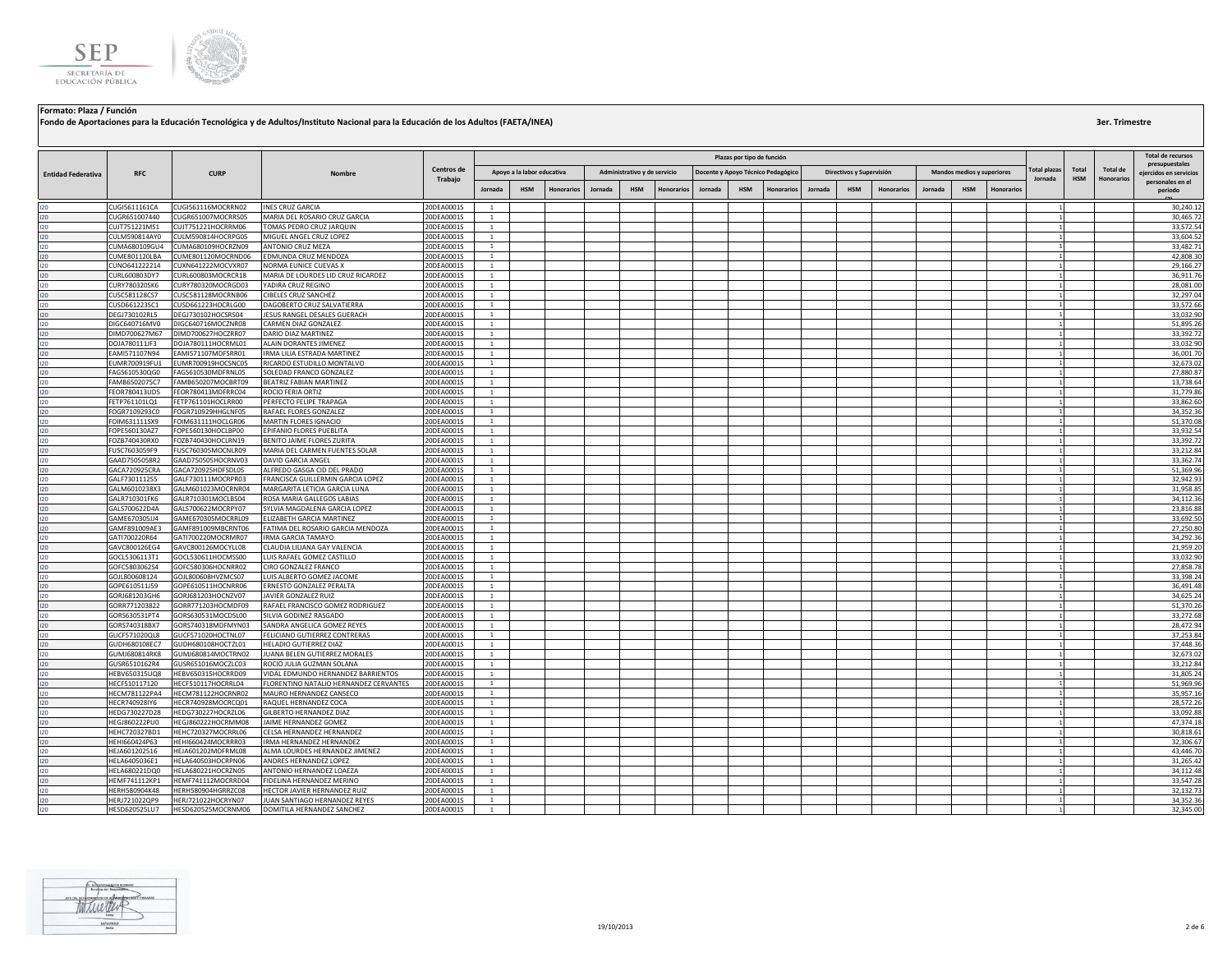

|                           |                                |                                          |                                                                         |                          |                              |                            |                   |         |                              |            |                                    | Plazas por tipo de función |                   |         |                          |                   |         |                            |            |             |            |                   | Total de recursos                          |
|---------------------------|--------------------------------|------------------------------------------|-------------------------------------------------------------------------|--------------------------|------------------------------|----------------------------|-------------------|---------|------------------------------|------------|------------------------------------|----------------------------|-------------------|---------|--------------------------|-------------------|---------|----------------------------|------------|-------------|------------|-------------------|--------------------------------------------|
|                           |                                |                                          |                                                                         | Centros de               |                              | Apoyo a la labor educativa |                   |         | Administrativo y de servicio |            | Docente y Apoyo Técnico Pedagógico |                            |                   |         | Directivos y Supervisión |                   |         | Mandos medios y superiores |            | otal plazas | Total      | <b>Total de</b>   | presupuestales                             |
| <b>Entidad Federativa</b> | <b>RFC</b>                     | <b>CURP</b>                              | Nombre                                                                  | Trabajo                  | lornada                      | <b>HSM</b>                 | <b>Honorarios</b> | Jornada | <b>HSM</b>                   | Honorarios | Jornada                            | <b>HSM</b>                 | <b>Honorarios</b> | Jornada | <b>HSM</b>               | <b>Honorarios</b> | Jornada | <b>HSM</b>                 | Honorarios | Jornada     | <b>HSM</b> | <b>Honorarios</b> | eiercidos en servicios<br>personales en el |
|                           |                                |                                          |                                                                         |                          |                              |                            |                   |         |                              |            |                                    |                            |                   |         |                          |                   |         |                            |            |             |            |                   | periodo                                    |
|                           | HESN780925235                  | HESN780925MBCRLR16                       | NORMA HERNANDEZ SOLIS                                                   | 20DEA0001S               | <sup>1</sup>                 |                            |                   |         |                              |            |                                    |                            |                   |         |                          |                   |         |                            |            |             |            |                   | 21,838.82                                  |
| 120                       | HETC620302EK6                  | HETC620302HOCRLR04                       | CRISTOBAL HERNANDEZ TOLEDO                                              | 20DEA0001S               | $\mathbf{1}$                 |                            |                   |         |                              |            |                                    |                            |                   |         |                          |                   |         |                            |            |             |            |                   | 27,107.06                                  |
| 120<br>120                | HEZF670206C56<br>HISI610524T6A | HEZF670206HOCRRL06<br>HISI610524MOCPND02 | FELIPE DE JESUS HEREDIA ZARATE<br>IDALIA SONIA OLIVIA HIPOLITO SANTIAGO | 20DEA0001S<br>20DEA0001S | <sup>1</sup>                 |                            |                   |         |                              |            |                                    |                            |                   |         |                          |                   |         |                            |            |             |            |                   | 31,805.24<br>28,180.08                     |
| 120                       | HUGJ740730HP7                  | HUGJ740730HOCRRN05                       | JUAN PABLO HURTADO GARCIA                                               | 20DEA0001S               | 1<br>$\mathbf{1}$            |                            |                   |         |                              |            |                                    |                            |                   |         |                          |                   |         |                            |            |             |            |                   | 20,503.20                                  |
| 120                       | IARC7305204L5                  | IARC730520HOCBDS09                       | CESAR IBAÑEZ RODRIGUEZ                                                  | 20DEA0001S               | $\mathbf{1}$                 |                            |                   |         |                              |            |                                    |                            |                   |         |                          |                   |         |                            |            |             |            |                   | 22,209.00                                  |
| 120                       | JA0E570420U37                  | JAOE570420MOCRRL05                       | ELIA JARQUIN ORTIZ                                                      | 20DEA0001S               | $\mathbf{1}$                 |                            |                   |         |                              |            |                                    |                            |                   |         |                          |                   |         |                            |            |             |            |                   | 25,047.30                                  |
| 120                       | JASA531102HS5                  | JASA531102MOCCNN00                       | MARIA DE LOS ANGELES JACINTO SANTOS                                     | 20DEA0001S               | $\mathbf{1}$                 |                            |                   |         |                              |            |                                    |                            |                   |         |                          |                   |         |                            |            |             |            |                   | 36,683.90                                  |
| 120                       | JEMM770413CW5                  | JEMM770413HOCSJR00                       | MARGARITO DE JESUS MEJIA                                                | 20DEA0001S               | $\mathbf{1}$                 |                            |                   |         |                              |            |                                    |                            |                   |         |                          |                   |         |                            |            |             |            |                   | 35.892.32                                  |
|                           | JIBA751029MN5                  | JIBA751029HOCMBL00                       | ALBERTO JIMENEZ BOBADILLA                                               | 20DEA0001S               | <sup>1</sup>                 |                            |                   |         |                              |            |                                    |                            |                   |         |                          |                   |         |                            |            |             |            |                   | 21,764.40                                  |
|                           | JICE590225TP9                  | JICE590225MOCMBL06                       | ELVIRA CECILIA JIMENEZ CABALLERO                                        | 20DEA0001S               | <sup>1</sup>                 |                            |                   |         |                              |            |                                    |                            |                   |         |                          |                   |         |                            |            |             |            |                   | 22,305.04                                  |
|                           | JILN681122L83                  | JILN681122MOCMPR01                       | NORMA ISABEL JIMENEZ LOPEZ                                              | 20DEA0001S               | $\mathbf{1}$                 |                            |                   |         |                              |            |                                    |                            |                   |         |                          |                   |         |                            |            |             |            |                   | 51,370.26                                  |
| 120                       | JIME5207231N4                  | JIME520723MOCMRL02                       | ELDA JIMENEZ MORGAN                                                     | 20DEA0001S               | $\mathbf{1}$                 |                            |                   |         |                              |            |                                    |                            |                   |         |                          |                   |         |                            |            |             |            |                   | 30,905.50                                  |
|                           | JIPE670915175                  | JIPE670915MOCMCV00                       | EVA MIRTHALA JIMENEZ PACHECO                                            | 20DEA0001S               | $\mathbf{1}$                 |                            |                   |         |                              |            |                                    |                            |                   |         |                          |                   |         |                            |            |             |            |                   | 33,392.72                                  |
| 120                       | JIPR770214DV3                  | JIPR770214HOCMXB07                       | ROBERTO JIMENEZ PIÑON                                                   | 20DEA0001S               | $\mathbf{1}$                 |                            |                   |         |                              |            |                                    |                            |                   |         |                          |                   |         |                            |            |             |            |                   | 32,852.96                                  |
|                           | JUAJ450414JC1                  | JUAJ450414HOCRRS03                       | <b>JUSTINO JUAREZ ARAGON</b>                                            | 20DEA0001S               | <sup>1</sup>                 |                            |                   |         |                              |            |                                    |                            |                   |         |                          |                   |         |                            |            |             |            |                   | 30,095.90                                  |
|                           | JUP0750613A1A<br>KAGX620119557 | JUPO750613HOCRCS06<br>KXGA620119HYNNNL05 | OSVALDO ANTONIO JUAREZ PICHARDO<br>ALBERTO KANTUN GONZALEZ              | 20DEA0001S<br>20DEA0001S | $\mathbf{1}$<br>$\mathbf{1}$ |                            |                   |         |                              |            |                                    |                            |                   |         |                          |                   |         |                            |            |             |            |                   | 21,956.98<br>36,091.64                     |
| 120                       | LADF830909T14                  | LADF830909HOCVRR09                       | FERNANDO ANTONIO LAVIN DUARTE                                           | 20DEA0001S               | $\mathbf{1}$                 |                            |                   |         |                              |            |                                    |                            |                   |         |                          |                   |         |                            |            |             |            |                   | 51,370.26                                  |
|                           | LECE540605AN2                  | LECE540605MOCNRL06                       | ELOISA JOSEFINA LEON CRUZ                                               | 20DEA0001S               | $\mathbf{1}$                 |                            |                   |         |                              |            |                                    |                            |                   |         |                          |                   |         |                            |            |             |            |                   | 21,305.42                                  |
|                           | LEMG860220FL6                  | LEMG860220HOCYNL07                       | GILBERTO ARNULFO LEYVA MENDEZ                                           | 20DEA0001S               | 1                            |                            |                   |         |                              |            |                                    |                            |                   |         |                          |                   |         |                            |            |             |            |                   | 21,305.42                                  |
|                           | LIEN6509218R7                  | LIEN650921HOCBSX04                       | NOE LIBORIO ESCAMILLA                                                   | 20DEA0001S               | $\overline{1}$               |                            |                   |         |                              |            |                                    |                            |                   |         |                          |                   |         |                            |            |             |            |                   | 33,752.60                                  |
|                           | LIMC740127RW4                  | LIMC740127MOCNTC06                       | CICLALI LINARES MATUS                                                   | 20DEA0001S               | 1                            |                            |                   |         |                              |            |                                    |                            |                   |         |                          |                   |         |                            |            |             |            |                   | 32,852.96                                  |
|                           | LIRJ550906JYA                  | LIRJ550906HOCMMR00                       | JORGE HUMBERTO LIMON RAMIREZ                                            | 20DEA0001S               | $\overline{1}$               |                            |                   |         |                              |            |                                    |                            |                   |         |                          |                   |         |                            |            |             |            |                   | 31,647.05                                  |
| 120                       | LOAH641025SN2                  | LOAH641025HOCPNC08                       | HECTOR LOPEZ ANTONIO                                                    | 20DEA0001S               | $\mathbf{1}$                 |                            |                   |         |                              |            |                                    |                            |                   |         |                          |                   |         |                            |            |             |            |                   | 34,472.18                                  |
|                           | LOAR670604CT0                  | LOAR670604MOCPNT05                       | RUTILIA LOPEZ ANTONIO                                                   | 20DEA0001S               | 1                            |                            |                   |         |                              |            |                                    |                            |                   |         |                          |                   |         |                            |            |             |            |                   | 29,597.46                                  |
|                           | LOCA681026FT9                  | LXCA681026HOCPSL06                       | ALFREDO CARLOS LOPEZ CASTRO                                             | 20DEA0001S               | $\mathbf{1}$                 |                            |                   |         |                              |            |                                    |                            |                   |         |                          |                   |         |                            |            |             |            |                   | 33,302.78                                  |
|                           | LOCG650407U15                  | LOCG650407MOCPRD05                       | <b>GUADALUPE LOPEZ CARRASCO</b>                                         | 20DEA0001S               | <sup>1</sup>                 |                            |                   |         |                              |            |                                    |                            |                   |         |                          |                   |         |                            |            |             |            |                   | 36,670.34                                  |
|                           | LOCH780529JC7                  | LOCH780529HOCPRR03                       | HIRAM LOPEZ CARRASCO                                                    | 20DEA0001S               | 1                            |                            |                   |         |                              |            |                                    |                            |                   |         |                          |                   |         |                            |            |             |            |                   | 32,852.96                                  |
|                           | LOGA6810026G2                  | LOGA681002HOCPRN09                       | ANDRES LOPEZ GARCIA                                                     | 20DEA0001S               | $\mathbf{1}$                 |                            |                   |         |                              |            |                                    |                            |                   |         |                          |                   |         |                            |            |             |            |                   | 34,652.24                                  |
|                           | LOGJ5909045I0                  | LOGJ590904HOCPMM07                       | JAIME LOPEZ GOMEZ                                                       | 20DEA0001S               | $\overline{1}$               |                            |                   |         |                              |            |                                    |                            |                   |         |                          |                   |         |                            |            |             |            |                   | 33,992.54                                  |
|                           | LOGJ6502272F3<br>LOGJ680624MYA | LOGJ650227HOCPLL02<br>LOGJ680624HOCPNN02 | JULIO CESAR LOPEZ GALVEZ<br>JUAN CARLOS LOPEZ GONZALEZ                  | 20DEA0001S<br>20DEA0001S | 1<br>$\mathbf{1}$            |                            |                   |         |                              |            |                                    |                            |                   |         |                          |                   |         |                            |            |             |            |                   | 30,365.78<br>28,954.86                     |
|                           | LOGV710228F47                  | LOGV710228HOCPNC05                       | VICTOR LOPEZ GUENDOLAIN                                                 | 20DEA0001S               | $\mathbf{1}$                 |                            |                   |         |                              |            |                                    |                            |                   |         |                          |                   |         |                            |            |             |            |                   | 30,805.66                                  |
|                           | LOHB710520M68                  | LOHB710520MFMDFPRT                       | BEATRIZ LOPEZ HERNANDEZ                                                 | 20DEA0001S               | 1                            |                            |                   |         |                              |            |                                    |                            |                   |         |                          |                   |         |                            |            |             |            |                   | 8,561.66                                   |
|                           | LOHF620511D23                  | LOHF620511HOCPRL08                       | FELIPE LOPEZ HERNANDEZ                                                  | 20DEA0001S               | $\mathbf{1}$                 |                            |                   |         |                              |            |                                    |                            |                   |         |                          |                   |         |                            |            |             |            |                   | 42,808.30                                  |
|                           | LOHT671003KL7                  | LOHT671003MOCPRR02                       | TERESITA DE JESUS LOPEZ HERNANDEZ                                       | 20DEA0001S               | $\mathbf{1}$                 |                            |                   |         |                              |            |                                    |                            |                   |         |                          |                   |         |                            |            |             |            |                   | 31,610.97                                  |
|                           | LOHV7401254GA                  | LOHV740125MOCPRR00                       | VIRGINIA LOPEZ HERNANDEZ                                                | 20DEA0001S               | 1                            |                            |                   |         |                              |            |                                    |                            |                   |         |                          |                   |         |                            |            |             |            |                   | 33,572.66                                  |
|                           | LOLA700424Q88                  | LOLA700424HOCPPL03                       | ALEJANDRO LOPEZ LOPEZ                                                   | 20DEA0001S               | $\mathbf{1}$                 |                            |                   |         |                              |            |                                    |                            |                   |         |                          |                   |         |                            |            |             |            |                   | 34,652.24                                  |
|                           | LOLR711207D61                  | LOLR711207MOCPSC08                       | ROCELIA LOPEZ LUIS                                                      | 20DEA0001S               | <sup>1</sup>                 |                            |                   |         |                              |            |                                    |                            |                   |         |                          |                   |         |                            |            |             |            |                   | 31,985.12                                  |
|                           | LOLT6312289C4                  | LOLT631228MOCPSF08                       | TEOFILA LOPEZ LUIS                                                      | 20DEA0001S               | 1                            |                            |                   |         |                              |            |                                    |                            |                   |         |                          |                   |         |                            |            |             |            |                   | 34,862.17                                  |
|                           | LOMF6504039G1                  | LOMF650403MOCPJR07                       | FRANCISCA OFELIA LOPEZ MEJIA                                            | 20DEA0001S               | $\overline{1}$               |                            |                   |         |                              |            |                                    |                            |                   |         |                          |                   |         |                            |            |             |            |                   | 33,392.72                                  |
|                           | LOOC700725679                  | LOOC700725MOCPRL09                       | CLAUDIA DEL CARMEN LOPEZ OROZCO                                         | 20DEA0001S               | $\overline{1}$               |                            |                   |         |                              |            |                                    |                            |                   |         |                          |                   |         |                            |            |             |            |                   | 30,219.45                                  |
|                           | LOOE720214D52                  | LOOE720214MOCPRR06                       | ERIKA PATRICIA LOPEZ OROZCO                                             | 20DEA0001S               | $\mathbf{1}$                 |                            |                   |         |                              |            |                                    |                            |                   |         |                          |                   |         |                            |            |             |            |                   | 30,725.66                                  |
|                           | LOPD771101172<br>LORG610918UD7 | LOPD771101HOCPNN01<br>LORG610918HOCPDN07 | DANIEL LOPEZ GARCIA PINO<br><b>GENARO LOPEZ RODRIGUEZ</b>               | 20DEA0001S<br>20DEA0001S | <sup>1</sup><br>$\mathbf{1}$ |                            |                   |         |                              |            |                                    |                            |                   |         |                          |                   |         |                            |            |             |            |                   | 8,561.66<br>36.091.64                      |
|                           | LORM7604023L3                  | LORM760402HOCPJZ04                       | MIZRAIM LOPEZ ROJAS                                                     | 20DEA0001S               | <sup>1</sup>                 |                            |                   |         |                              |            |                                    |                            |                   |         |                          |                   |         |                            |            |             |            |                   | 51,369.96                                  |
|                           | LOSE641115LZ7                  | LOSE641115MOCPNL01                       | ELPIDIA LOPEZ SANTIAGO                                                  | 20DEA0001S               | <sup>1</sup>                 |                            |                   |         |                              |            |                                    |                            |                   |         |                          |                   |         |                            |            |             |            |                   | 31,697.94                                  |
|                           | LOST640114FJ9                  | LOST640114MOCPRR01                       | MARIA TERESA LOPEZ SORIANO                                              | 20DEA0001S               | $\overline{1}$               |                            |                   |         |                              |            |                                    |                            |                   |         |                          |                   |         |                            |            |             |            |                   | 26,894.82                                  |
|                           | LOVE741027LG9                  | LOVE741027HOCPLD04                       | EDUARDO REY LOPEZ VILLAVICENCIO                                         | 20DEA0001S               | $\mathbf{1}$                 |                            |                   |         |                              |            |                                    |                            |                   |         |                          |                   |         |                            |            |             |            |                   | 21,305.42                                  |
|                           | LOVJ640412H41                  | LOVJ640412MOCPSL00                       | JULIA LOPEZ VASQUEZ                                                     | 20DEA0001S               | 1                            |                            |                   |         |                              |            |                                    |                            |                   |         |                          |                   |         |                            |            |             |            |                   | 31,245.68                                  |
| 120                       | LUGA5910015F6                  | LUGA591001HOCNRN02                       | ANGEL LUNA GARCIA                                                       | 20DEA0001S               | <sup>1</sup>                 |                            |                   |         |                              |            |                                    |                            |                   |         |                          |                   |         |                            |            |             |            |                   | 33,932.54                                  |
|                           | LUSS681111QD6                  | LUSS681111MOCSNY01                       | SYLVIA VICTORIA LUIS SANTOS                                             | 20DEA0001S               | 1                            |                            |                   |         |                              |            |                                    |                            |                   |         |                          |                   |         |                            |            |             |            |                   | 31,089.15                                  |
|                           | MACE610812JD7                  | MACE610812MOCTRL01                       | ELENA MATUS CRUZ                                                        | 20DEA0001S               | <sup>1</sup>                 |                            |                   |         |                              |            |                                    |                            |                   |         |                          |                   |         |                            |            |             |            |                   | 33,714.81                                  |
| 120                       | MACU540516K44                  | MACU540516HOCTYB00                       | UBALDO MATIAS CAYETANO                                                  | 20DEA0001S               | $\mathbf{1}$                 |                            |                   |         |                              |            |                                    |                            |                   |         |                          |                   |         |                            |            |             |            |                   | 34,822.21                                  |
|                           | MAGC780404SG2                  | MAGC780404HOCTTS06                       | CESAR MATEO GUTIERREZ                                                   | 20DEA0001S               | $\mathbf{1}$                 |                            |                   |         |                              |            |                                    |                            |                   |         |                          |                   |         |                            |            |             |            |                   | 42,808.40                                  |
|                           | MAGD530225JB0                  | MAGD530225MOCNLL02                       | DALIA VICTORIA MANZANARES GIL                                           | 20DEA0001S               | $\mathbf{1}$                 |                            |                   |         |                              |            |                                    |                            |                   |         |                          |                   |         |                            |            |             |            |                   | 30,627.55                                  |
|                           | MAGP710531ST2                  | MAGP710531MOCRRT08                       | PETRONILA MARTINEZ GARCIA                                               | 20DEA0001S               | $\overline{1}$               |                            |                   |         |                              |            |                                    |                            |                   |         |                          |                   |         |                            |            |             |            |                   | 33,482.69                                  |
|                           | MALC530727D52                  | MALC530727HOCRSL07                       | CELESTINO MARTINEZ LUIS                                                 | 20DEA0001S               | $\mathbf{1}$                 |                            |                   |         |                              |            |                                    |                            |                   |         |                          |                   |         |                            |            |             |            |                   | 51,894.96                                  |
|                           | MALD570609T63<br>MALN581029GV3 | MALD570609MOCRPL05<br>MALN581029HOCRPR05 | DALILA MARTINEZ LOPEZ<br>NARCISO ELOY MARCIAL LOPEZ                     | 20DEA0001S<br>20DEA0001S | <sup>1</sup><br>$\mathbf{1}$ |                            |                   |         |                              |            |                                    |                            |                   |         |                          |                   |         |                            |            |             |            |                   | 27,376.80<br>33,604.52                     |
|                           | MAMA6501036V4                  | MAMA650103HCSRNB06                       | ABEL MARTINEZ MUNDO                                                     | 20DEA0001S               | $\mathbf{1}$                 |                            |                   |         |                              |            |                                    |                            |                   |         |                          |                   |         |                            |            |             |            |                   | 32,345.00                                  |
| 120                       |                                | MAMC6609242V3 MAMC660924MOCRRR06         | MARIA DEL CARMEN MARTINEZ MARTINEZ                                      | 20DEA0001S               | $\overline{1}$               |                            |                   |         |                              |            |                                    |                            |                   |         |                          |                   |         |                            |            |             |            |                   | 28,552.88                                  |

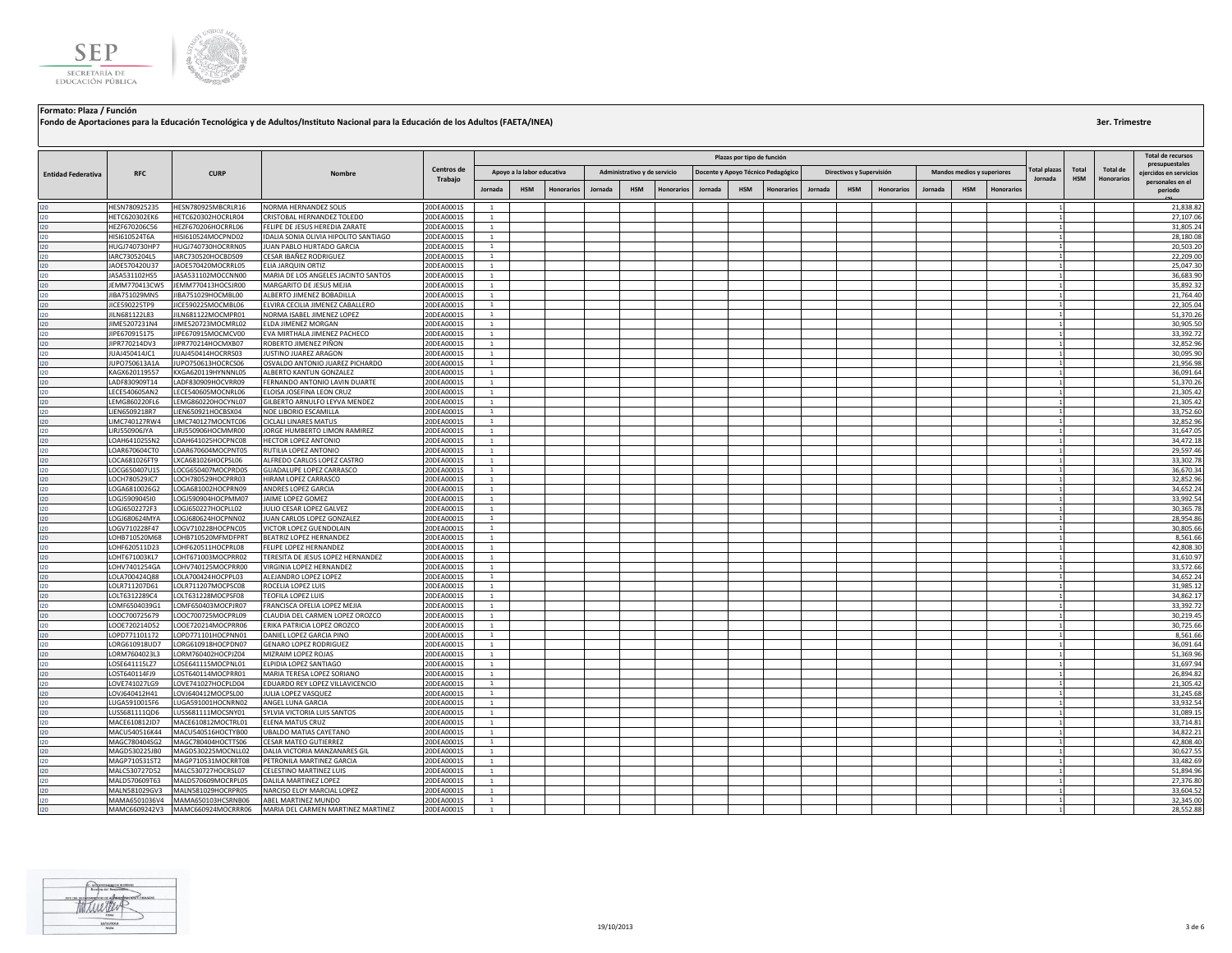

|                           |                                |                                          |                                                            |                          |                              |                            |                   |         |                              |                   |                                    | Plazas por tipo de función |                   |         |                          |                   |         |                            |            |             |            |                   | Total de recursos                          |
|---------------------------|--------------------------------|------------------------------------------|------------------------------------------------------------|--------------------------|------------------------------|----------------------------|-------------------|---------|------------------------------|-------------------|------------------------------------|----------------------------|-------------------|---------|--------------------------|-------------------|---------|----------------------------|------------|-------------|------------|-------------------|--------------------------------------------|
|                           |                                |                                          |                                                            | Centros de               |                              |                            |                   |         |                              |                   |                                    |                            |                   |         |                          |                   |         |                            |            | otal plazas | Total      | <b>Total de</b>   | presupuestales                             |
| <b>Entidad Federativa</b> | <b>RFC</b>                     | <b>CURP</b>                              | Nombre                                                     | Trabajo                  |                              | Apoyo a la labor educativa |                   |         | Administrativo y de servicio |                   | Docente y Apoyo Técnico Pedagógico |                            |                   |         | Directivos y Supervisión |                   |         | Mandos medios y superiores |            | Jornada     | <b>HSM</b> | <b>Honorarios</b> | eiercidos en servicios<br>personales en el |
|                           |                                |                                          |                                                            |                          | lornada                      | <b>HSM</b>                 | <b>Honorarios</b> | Jornada | <b>HSM</b>                   | <b>Honorarios</b> | Jornada                            | <b>HSM</b>                 | <b>Honorarios</b> | Jornada | <b>HSM</b>               | <b>Honorarios</b> | Jornada | <b>HSM</b>                 | Honorarios |             |            |                   | periodo                                    |
|                           | MAMX720608I93                  | MXME720608MOCRTS02                       | <b>ESPERANZA MARTINEZ MATUS</b>                            | 20DEA0001S               | <sup>1</sup>                 |                            |                   |         |                              |                   |                                    |                            |                   |         |                          |                   |         |                            |            |             |            |                   | 27,622.82                                  |
| 120                       | MAPC700724R58                  | MAPC700724MOCRRR08                       | MARIA CRISTINA MARTINEZ PEREZ                              | 20DEA0001S               | $\mathbf{1}$                 |                            |                   |         |                              |                   |                                    |                            |                   |         |                          |                   |         |                            |            |             |            |                   | 34,352.36                                  |
|                           | MAPE6206013R5                  | MAXP620601HOCRXD07                       | PEDRO MARTINEZ X                                           | 20DEA0001S               | <sup>1</sup>                 |                            |                   |         |                              |                   |                                    |                            |                   |         |                          |                   |         |                            |            |             |            |                   | 31,985.12                                  |
|                           | MAPF580215Q33<br>MAPT670924LK2 | MAPF580215HOCRRS00<br>MAPT670924MOCRRR09 | <b>FAUSTINO MARTINEZ PEREZ</b><br>TEREZA MARTINEZ PEREZ    | 20DEA0001S<br>20DEA0001S | 1<br>$\overline{1}$          |                            |                   |         |                              |                   |                                    |                            |                   |         |                          |                   |         |                            |            |             |            |                   | 34,712.22<br>33,932.54                     |
|                           | MAQL560814GK3                  | MAQL560814HOCRRS03                       | JOSE LUIS MARTINEZ QUIROZ                                  | 20DEA0001S               | $\mathbf{1}$                 |                            |                   |         |                              |                   |                                    |                            |                   |         |                          |                   |         |                            |            |             |            |                   | 27,689.55                                  |
|                           | MARI780504T25                  | MARI780504HOCRSV08                       | <b>IVAN MARTINEZ RIOS</b>                                  | 20DEA0001S               | $\mathbf{1}$                 |                            |                   |         |                              |                   |                                    |                            |                   |         |                          |                   |         |                            |            |             |            |                   | 33,212.84                                  |
|                           | MARS730806MF6                  | MARS730806HOCTDL04                       | SALVADOR ANGEL MATA RODRIGUEZ                              | 20DEA0001S               | $\mathbf{1}$                 |                            |                   |         |                              |                   |                                    |                            |                   |         |                          |                   |         |                            |            |             |            |                   | 33,932.54                                  |
|                           | MART680521QJ3                  | MART680521MOCRJR01                       | TRINIDAD VALENTINA MARTINEZ ROJAS                          | 20DEA0001S               | $\mathbf{1}$                 |                            |                   |         |                              |                   |                                    |                            |                   |         |                          |                   |         |                            |            |             |            |                   | 25,741.74                                  |
|                           | MASA8211255H7                  | MASA821125HOCRLB04                       | ABEL MARTINEZ SALINAS                                      | 20DEA0001S               | $\mathbf{1}$                 |                            |                   |         |                              |                   |                                    |                            |                   |         |                          |                   |         |                            |            |             |            |                   | 31,053.56                                  |
|                           | MASV6410089C0<br>MEDJ630930RG6 | MASV641008HOCRYC01<br>MEDJ630930HOCRZR00 | VICENTE MARTINEZ SAYNES<br>JERONIMO MANUEL MERINO DIAZ     | 20DEA0001S<br>20DEA0001S | 1<br>$\mathbf{1}$            |                            |                   |         |                              |                   |                                    |                            |                   |         |                          |                   |         |                            |            |             |            |                   | 33,032.90<br>33,212.72                     |
|                           | MEFR840505JP4                  | MEFR840505MOCNNF07                       | RAFAELA MENDOZA FUENTES                                    | 20DEA0001S               | 1                            |                            |                   |         |                              |                   |                                    |                            |                   |         |                          |                   |         |                            |            |             |            |                   | 21,956.98                                  |
|                           | MEGV640826GG1                  | MEGV640826MOCSVR02                       | VIRGINIA DACIA MESTAS GUEVARA                              | 20DEA0001S               | 1                            |                            |                   |         |                              |                   |                                    |                            |                   |         |                          |                   |         |                            |            |             |            |                   | 34,292.36                                  |
|                           | MEHA590212LB0                  | MEHA590212MOCRRR08                       | AURORA MERINO HERNANDEZ                                    | 20DEA0001S               | $\mathbf{1}$                 |                            |                   |         |                              |                   |                                    |                            |                   |         |                          |                   |         |                            |            |             |            |                   | 29,711.30                                  |
|                           | MEHA621215K68                  | MEHA621215HOCNRR01                       | ARTURO TOMAS MENDOZA HERNANDEZ                             | 20DEA0001S               | 1                            |                            |                   |         |                              |                   |                                    |                            |                   |         |                          |                   |         |                            |            |             |            |                   | 33,424.58                                  |
|                           | MEHG560423FD1                  | MEHG560423MDFNRR07                       | GEORGINA JULIA MENDEZ HERNANDEZ                            | 20DEA0001S               | <sup>1</sup>                 |                            |                   |         |                              |                   |                                    |                            |                   |         |                          |                   |         |                            |            |             |            |                   | 51,669.96                                  |
| 120                       | MELR631203GX9                  | MELR631203HOCNPL01                       | RAUL ELISEO MENDOZA LOPEZ                                  | 20DEA0001S               | $\mathbf{1}$                 |                            |                   |         |                              |                   |                                    |                            |                   |         |                          |                   |         |                            |            |             |            |                   | 30,915.21                                  |
|                           | MEMG500619699                  | MEMG500619HOCNRR03                       | GERVASIO MENDOZA MARTINEZ                                  | 20DEA0001S               | $\mathbf{1}$                 |                            |                   |         |                              |                   |                                    |                            |                   |         |                          |                   |         |                            |            |             |            |                   | 31,445.36                                  |
|                           | MEMR6511251H5                  | MEMR651125HOCCNB09                       | RUBICEL MECOTT MONTERO                                     | 20DEA0001S               | $\mathbf{1}$                 |                            |                   |         |                              |                   |                                    |                            |                   |         |                          |                   |         |                            |            |             |            |                   | 30,905.60                                  |
|                           | MESM7010201H1                  | MESM701020MOCNLR06                       | MARTHA ELENA MENDOZA SILVA                                 | 20DEA0001S               | <sup>1</sup>                 |                            |                   |         |                              |                   |                                    |                            |                   |         |                          |                   |         |                            |            |             |            |                   | 32.905.94<br>22,108.70                     |
|                           | MIMP821215BC6<br>MITG661021CH3 | MIMP821215HOCGRB01<br>MITG661021MOCRRD01 | PABLITO MIGUEL MARTINEZ<br><b>GUADALUPE MIRANDA TERAN</b>  | 20DEA0001S<br>20DEA0001S | 1<br>$\mathbf{1}$            |                            |                   |         |                              |                   |                                    |                            |                   |         |                          |                   |         |                            |            |             |            |                   | 34,292.36                                  |
|                           | MOGG820814NN5                  | MOGG820814MOCRMB07                       | GABRIELA ROSALBA MORALES GOMEZ                             | 20DEA0001S               | $\mathbf{1}$                 |                            |                   |         |                              |                   |                                    |                            |                   |         |                          |                   |         |                            |            |             |            |                   | 28,103.18                                  |
|                           | MOHM621223UJ8                  | MOHM621223HOCRRN02                       | MANUEL MORGAN HERNANDEZ                                    | 20DEA0001S               | $1\,$                        |                            |                   |         |                              |                   |                                    |                            |                   |         |                          |                   |         |                            |            |             |            |                   | 28,836.44                                  |
|                           | MOJA420415MA7                  | MOJA420415HOCRVN04                       | ANASTACIO CRISOFORO MORALES JAVIER                         | 20DEA0001S               | $\mathbf{1}$                 |                            |                   |         |                              |                   |                                    |                            |                   |         |                          |                   |         |                            |            |             |            |                   | 26,207.98                                  |
|                           | MOMR710104EP3                  | MOMR710104MOCNRS02                       | ROSA MADEL MONTAÑO MARTINEZ                                | 20DEA0001S               | <sup>1</sup>                 |                            |                   |         |                              |                   |                                    |                            |                   |         |                          |                   |         |                            |            |             |            |                   | 31.325.42                                  |
|                           | MORJ870304AJ6                  | MORJ870304HOCRDS02                       | JESUS DAVID MORENO RODRIGUEZ                               | 20DEA0001S               | 1                            |                            |                   |         |                              |                   |                                    |                            |                   |         |                          |                   |         |                            |            |             |            |                   | 42,808.30                                  |
|                           | MOSM630525QJ4                  | MOSM630525MOCNSR04                       | MARCELA MONTERROSA SOSA                                    | 20DEA0001S               | <sup>1</sup>                 |                            |                   |         |                              |                   |                                    |                            |                   |         |                          |                   |         |                            |            |             |            |                   | 36,683.90                                  |
|                           | MOSR561221FU1                  | MOSR561221HOCRNB06                       | RUBEN MORALES SANCHEZ                                      | 20DEA0001S               | $\mathbf{1}$                 |                            |                   |         |                              |                   |                                    |                            |                   |         |                          |                   |         |                            |            |             |            |                   | 33,154.67                                  |
|                           | MOSY610331IY7                  | MOSY610331MOCRNL03                       | YOLANDA MORALES SANCHEZ                                    | 20DEA0001S               | $\mathbf{1}$                 |                            |                   |         |                              |                   |                                    |                            |                   |         |                          |                   |         |                            |            |             |            |                   | 30,886.26<br>32,132.73                     |
|                           | MUZA530105R5A<br>MUZJ560419IG8 | MUZA530105MOCRRM05<br>MUZJ560419HOCRRS01 | AMALIA SOLEDAD MURCIO ZARATI<br>JUSTINO RENE MURCIO ZARATE | 20DEA0001S<br>20DEA0001S | $\mathbf{1}$<br><sup>1</sup> |                            |                   |         |                              |                   |                                    |                            |                   |         |                          |                   |         |                            |            |             |            |                   | 36,091.52                                  |
|                           | NAAA5504088Z3                  | NAAA550408HOCVRL07                       | ALBERTO NAVA ARMENGOL                                      | 20DEA0001S               | <sup>1</sup>                 |                            |                   |         |                              |                   |                                    |                            |                   |         |                          |                   |         |                            |            |             |            |                   | 36,091.64                                  |
|                           | NAGS6806277IA                  | NAGS680627MOCVRC07                       | SOCORRO NAVARRO GARCIA                                     | 20DEA0001S               | 1                            |                            |                   |         |                              |                   |                                    |                            |                   |         |                          |                   |         |                            |            |             |            |                   | 29,668.54                                  |
|                           | NAJ0820513M93                  | NAJO820513MOCRRB09                       | OBDULIA NARANJO JARQUIN                                    | 20DEA0001S               | $\mathbf{1}$                 |                            |                   |         |                              |                   |                                    |                            |                   |         |                          |                   |         |                            |            |             |            |                   | 21,834.24                                  |
|                           | NOME570303EB1                  | NOME570303MOCLNV02                       | EVELIA DEVORA NOLASCO MENDEZ                               | 20DEA0001S               | $1$ $\,$                     |                            |                   |         |                              |                   |                                    |                            |                   |         |                          |                   |         |                            |            |             |            |                   | 32,306.67                                  |
|                           | OASL630910SA3                  | OASL630910HOCRNS07                       | LUIS ANGEL ORDAZ SANTIAGO                                  | 20DEA0001S               | $\mathbf{1}$                 |                            |                   |         |                              |                   |                                    |                            |                   |         |                          |                   |         |                            |            |             |            |                   | 33,212.84                                  |
|                           | OEMC691208V13                  | OEMC691208MOCJNN04                       | CONCEPCION AURORA OJEDA MENDEZ                             | 20DEA0001S               | $\mathbf{1}$                 |                            |                   |         |                              |                   |                                    |                            |                   |         |                          |                   |         |                            |            |             |            |                   | 22,798.14                                  |
|                           | OERA58010634A                  | OERA580106MOCRMM16                       | AMELIA REINA ORTEGA RAMIREZ                                | 20DEA0001S               | <sup>1</sup>                 |                            |                   |         |                              |                   |                                    |                            |                   |         |                          |                   |         |                            |            |             |            |                   | 33,392.72                                  |
|                           | OIPJ690319IK2                  | OIPJ690319MOCRNS06                       | JOSEFA ORTIZ PANTOJA<br><b>LOURDES ORTIZ PEREZ</b>         | 20DEA0001S<br>20DEA0001S | <sup>1</sup>                 |                            |                   |         |                              |                   |                                    |                            |                   |         |                          |                   |         |                            |            |             |            |                   | 33,632.64<br>34,652.24                     |
|                           | OIPL630211I76<br>OIRE5802056H6 | OIPL630211MOCRRR00<br>OIRE580205HOCRBD09 | EDUARDO FELIPE ORTIZ ROBLES                                | 20DEA0001S               | $\mathbf{1}$<br>$1$ $\,$     |                            |                   |         |                              |                   |                                    |                            |                   |         |                          |                   |         |                            |            |             |            |                   | 30,725.66                                  |
| 120                       | OOCR650213L68                  | OOCR650213HOCRSB03                       | ROBERTO OROZCO CASTILLO                                    | 20DEA0001S               | $\mathbf{1}$                 |                            |                   |         |                              |                   |                                    |                            |                   |         |                          |                   |         |                            |            |             |            |                   | 27,554.31                                  |
|                           | OOLI721127RE9                  | OOLI721127MOCRPS05                       | <b>ISELA OROZCO LOPEZ</b>                                  | 20DEA0001S               | <sup>1</sup>                 |                            |                   |         |                              |                   |                                    |                            |                   |         |                          |                   |         |                            |            |             |            |                   | 33,572.66                                  |
|                           | PAC1710506QF6                  | PACI710506MOCSNS03                       | <b>ISABEL PASTOR CONTRERAS</b>                             | 20DEA0001S               | <sup>1</sup>                 |                            |                   |         |                              |                   |                                    |                            |                   |         |                          |                   |         |                            |            |             |            |                   | 25,741.74                                  |
|                           | PAMF480530GR1                  | PAMF480530HOCCXR07                       | FERNANDO LUIS PACHECO MUÑOZ                                | 20DEA0001S               | <sup>1</sup>                 |                            |                   |         |                              |                   |                                    |                            |                   |         |                          |                   |         |                            |            |             |            |                   | 30,076.29                                  |
|                           | PAML7306075K6                  | PAML730607HOCDLS00                       | JOSE LUIS PADILLA MILAN                                    | 20DEA0001S               | $\mathbf{1}$                 |                            |                   |         |                              |                   |                                    |                            |                   |         |                          |                   |         |                            |            |             |            |                   | 33,092.88                                  |
|                           | PAPN7601148Z2                  | PAPN760114MOCTRL00                       | NELLY MINERVA PATIÑO PORRAS                                | 20DEA0001S               | $\mathbf{1}$                 |                            |                   |         |                              |                   |                                    |                            |                   |         |                          |                   |         |                            |            |             |            |                   | 17,851.52                                  |
|                           | PARC800406ES5                  | PARC800406HOCCML00                       | CELSO PACHECO RAMIREZ                                      | 20DEA0001S               | $\mathbf{1}$                 |                            |                   |         |                              |                   |                                    |                            |                   |         |                          |                   |         |                            |            |             |            |                   | 33,182.85                                  |
| 120                       | PECL551009399<br>PEGA650720P30 | PECL551009HOCXBS05<br>PEGA650720MOCRRZ09 | LUIS JAIME PEÑA CABALLERO<br>AZALIA PEREZ GUERRA           | 20DEA0001S<br>20DEA0001S | $\mathbf{1}$<br><sup>1</sup> |                            |                   |         |                              |                   |                                    |                            |                   |         |                          |                   |         |                            |            |             |            |                   | 51,369.96<br>32,165.06                     |
|                           | PEGL650921NC8                  | PEGL650921HOCRRS04                       | LUIS ARTURO PEREZ GARCIA                                   | 20DEA0001S               | 1                            |                            |                   |         |                              |                   |                                    |                            |                   |         |                          |                   |         |                            |            |             |            |                   | 51,970.08                                  |
|                           | PEHR670102NS8                  | PEHR670102MOCRRS06                       | ROSA ELVA PEREZ HERNANDEZ                                  | 20DEA0001S               | $\mathbf{1}$                 |                            |                   |         |                              |                   |                                    |                            |                   |         |                          |                   |         |                            |            |             |            |                   | 31,386.20                                  |
| 120                       | PELP621007PX6                  | PELP621007HOCRPD07                       | PEDRO MARCOS PEREZ LOPEZ                                   | 20DEA0001S               | $\mathbf{1}$                 |                            |                   |         |                              |                   |                                    |                            |                   |         |                          |                   |         |                            |            |             |            |                   | 34,652.24                                  |
| 120                       | PELU6001079G5                  | PEXL600107HOCRXC02                       | LUCIANO JULIAN PEREZ X                                     | 20DEA0001S               | $\mathbf{1}$                 |                            |                   |         |                              |                   |                                    |                            |                   |         |                          |                   |         |                            |            |             |            |                   | 33,932.54                                  |
|                           | PEME8610131N8                  | PEME861013HOCXCR08                       | ERGI DANIEL PEÑA MACIEL                                    | 20DEA0001S               | 1                            |                            |                   |         |                              |                   |                                    |                            |                   |         |                          |                   |         |                            |            |             |            |                   | 51,370.08                                  |
|                           | PEPE620429G29                  | PEXP620429HOCRXD07                       | PEDRO PEREZ X                                              | 20DEA0001S               | <sup>1</sup>                 |                            |                   |         |                              |                   |                                    |                            |                   |         |                          |                   |         |                            |            |             |            |                   | 51,970.08                                  |
|                           | <b>PESN780206KR8</b>           | PESN780206MOCRNR08                       | NORMA PEREZ SANCHEZ                                        | 20DEA0001S               | <sup>1</sup>                 |                            |                   |         |                              |                   |                                    |                            |                   |         |                          |                   |         |                            |            |             |            |                   | 8,561.66                                   |
|                           | PICM561128GZ3                  | PICM561128MOCNSR03<br>POCN690525MCCTND06 | MARISELA PINEDA CASTILLO<br>NIDELVIA MARGARITA POOT CANUL  | 20DEA0001S<br>20DEA0001S | <sup>1</sup><br>$\mathbf{1}$ |                            |                   |         |                              |                   |                                    |                            |                   |         |                          |                   |         |                            |            |             |            |                   | 33,392.72<br>37,771.53                     |
|                           | POCN690525Q68<br>POVV6309058X8 | POVV630905MOCBLR10                       | VIRGINIA SELIFLOR POBLANO VILLALOBOS                       | 20DEA0001S               | $\mathbf{1}$                 |                            |                   |         |                              |                   |                                    |                            |                   |         |                          |                   |         |                            |            |             |            |                   | 33,632.64                                  |
| 120                       | RAAF6506115R3                  | RAAF650611MOCMZS03                       | FAUSTINA RAMIREZ AZCONA                                    | 20DEA0001S               | $\overline{1}$               |                            |                   |         |                              |                   |                                    |                            |                   |         |                          |                   |         |                            |            |             |            |                   | 32,792.98                                  |

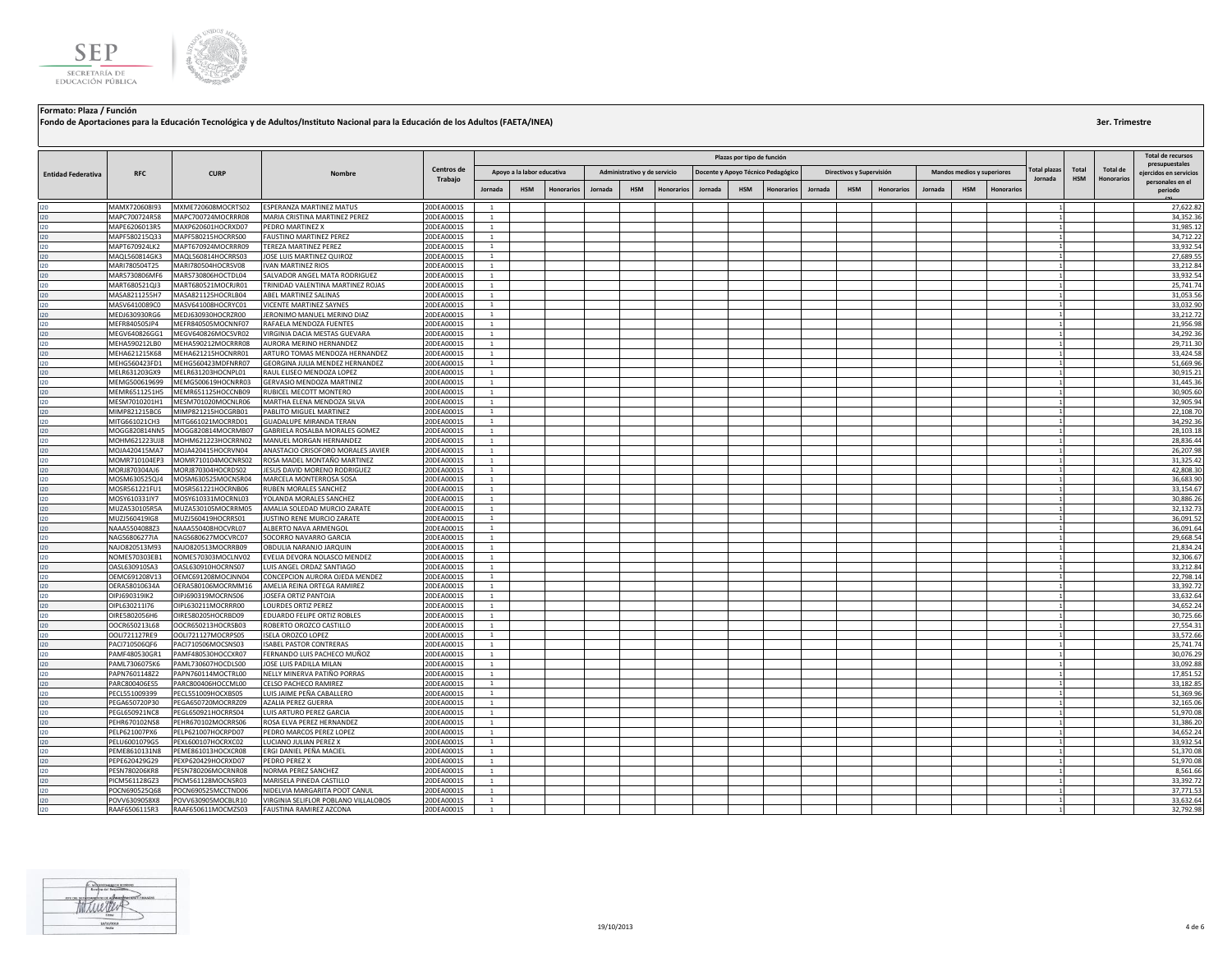

|                           |                                |                                          |                                                                 |                          |                                  |                            |                   |         |                              |                   |         |                            |                                    |         |                          |                   |         |                            |            |                                |                     |                                      | <b>Total de recursos</b>    |
|---------------------------|--------------------------------|------------------------------------------|-----------------------------------------------------------------|--------------------------|----------------------------------|----------------------------|-------------------|---------|------------------------------|-------------------|---------|----------------------------|------------------------------------|---------|--------------------------|-------------------|---------|----------------------------|------------|--------------------------------|---------------------|--------------------------------------|-----------------------------|
|                           |                                |                                          |                                                                 |                          |                                  |                            |                   |         |                              |                   |         | Plazas por tipo de función |                                    |         |                          |                   |         |                            |            |                                |                     |                                      | presupuestales              |
| <b>Entidad Federativa</b> | <b>RFC</b>                     | <b>CURP</b>                              | Nombre                                                          | Centros de<br>Trabajo    |                                  | Apoyo a la labor educativa |                   |         | Administrativo y de servicio |                   |         |                            | Docente y Apoyo Técnico Pedagógico |         | Directivos y Supervisión |                   |         | Mandos medios y superiores |            | <b>Total plazas</b><br>Jornada | Total<br><b>HSM</b> | <b>Total de</b><br><b>Honorarios</b> | eiercidos en servicios      |
|                           |                                |                                          |                                                                 |                          | Jornada                          | <b>HSM</b>                 | <b>Honorarios</b> | Jornada | <b>HSM</b>                   | <b>Honorarios</b> | Jornada | <b>HSM</b>                 | <b>Honorarios</b>                  | Jornada | <b>HSM</b>               | <b>Honorarios</b> | Jornada | <b>HSM</b>                 | Honorarios |                                |                     |                                      | personales en el<br>periodo |
|                           | RAAM6703046T9                  | RAAM670304MOCMNN08                       | MANUELA RAMIREZ ANTONIO                                         | 20DEA0001S               | $\overline{1}$                   |                            |                   |         |                              |                   |         |                            |                                    |         |                          |                   |         |                            |            |                                |                     |                                      | 34,802.19                   |
| 20 <sub>1</sub>           | RABA5711301BA                  | RABA571130MOCMRN02                       | ANDREA RAMOS BURGUET                                            | 20DEA0001S               | <sup>1</sup>                     |                            |                   |         |                              |                   |         |                            |                                    |         |                          |                   |         |                            |            |                                |                     |                                      | 28,794.24                   |
| 20                        | RACA610804GA3                  | RACA610804HOCMSL01                       | ALBERTO RAMOS CASAS                                             | 20DEA0001S               | $\mathbf{1}$                     |                            |                   |         |                              |                   |         |                            |                                    |         |                          |                   |         |                            |            |                                |                     |                                      | 34,832.18                   |
| $120 -$                   | RACD610701TU6                  | RACD610701MOCMRR07                       | DORA MARTHA RAMIREZ CRUZ                                        | 20DEA0001S               | $\mathbf{1}$                     |                            |                   |         |                              |                   |         |                            |                                    |         |                          |                   |         |                            |            |                                |                     |                                      | 35.418.03                   |
| $120 -$                   | RALI650221AV2                  | RALI650221MDFMSS00                       | MARIA ISABEL RAMIREZ LUIS                                       | 20DEA0001S               | $\overline{1}$                   |                            |                   |         |                              |                   |         |                            |                                    |         |                          |                   |         |                            |            |                                |                     |                                      | 26,894.82                   |
| $120 -$<br>120            | RANE720804PU6<br>RARM560721U6A | RANE720804HOCMCL06<br>RARM560721HOCMDR05 | ELEUTERIO RAMIREZ NICOLAS<br>MARCELINO RAMIREZ RODRIGUEZ        | 20DEA0001S<br>20DEA0001S | <sup>1</sup><br>$\overline{1}$   |                            |                   |         |                              |                   |         |                            |                                    |         |                          |                   |         |                            |            |                                |                     |                                      | 21,732.98<br>29,556.14      |
| $120 -$                   | RARV701114HY1                  | RARV701114MOCMMR06                       | VIRGINIA RAMIREZ RAMIREZ                                        | 20DEA0001S               | <sup>1</sup>                     |                            |                   |         |                              |                   |         |                            |                                    |         |                          |                   |         |                            |            |                                |                     |                                      | 35,706.32                   |
| 20 <sub>1</sub>           | RECH560213A20                  | RECH560213HOCYRR00                       | HERIBERTO REYNA CARBALLO                                        | 20DEA0001S               | <sup>1</sup>                     |                            |                   |         |                              |                   |         |                            |                                    |         |                          |                   |         |                            |            |                                |                     |                                      | 31,625.30                   |
| 12O.                      | REPE631210J56                  | REPE631210MOCYRL02                       | EULALIA REYES PEREZ                                             | 20DEA0001S               | $\overline{1}$                   |                            |                   |         |                              |                   |         |                            |                                    |         |                          |                   |         |                            |            |                                |                     |                                      | 30.080.86                   |
| 120                       | RERA700408KA5                  | RERA700408HOCYML07                       | ALBERTO BENEDICTO REYES RAMIREZ                                 | 20DEA0001S               | <sup>1</sup>                     |                            |                   |         |                              |                   |         |                            |                                    |         |                          |                   |         |                            |            |                                |                     |                                      | 37,253.84                   |
| 120                       | RERF640714MT0                  | RERF640714HOCYMR06                       | FRANCISCO REYES RAMIREZ                                         | 20DEA0001S               | $\mathbf{1}$                     |                            |                   |         |                              |                   |         |                            |                                    |         |                          |                   |         |                            |            |                                |                     |                                      | 37,059.26                   |
| 120                       | RERH761004C40                  | REHR761004HOCNDC05                       | HECTOR EDUARDO RENERO RODRIGUEZ                                 | 20DEA0001S               | $\overline{1}$<br>$\mathbf{1}$   |                            |                   |         |                              |                   |         |                            |                                    |         |                          |                   |         |                            |            |                                |                     |                                      | 51,370.14                   |
| 120<br>120                | RESE540714UM8<br>RICA620505356 | RESE540714HOCYNM03<br>RICA620505MOCSRN09 | EMILIANO REYES SANTIAGO<br>ANGELA RIOS CRUZ                     | 20DEA0001S<br>20DEA0001S | $\mathbf{1}$                     |                            |                   |         |                              |                   |         |                            |                                    |         |                          |                   |         |                            |            |                                |                     |                                      | 31,985.12<br>29,329.82      |
| $120 -$                   | RICF691004R13                  | RICF691004MOCSRR00                       | FRANCISCA RIOS CRUZ                                             | 20DEA0001S               | -1                               |                            |                   |         |                              |                   |         |                            |                                    |         |                          |                   |         |                            |            |                                |                     |                                      | 24,726.00                   |
| 120                       | RIPM6406108C2                  | RIPM640610HOCSLR06                       | MARGARITO RIOS PALACIOS                                         | 20DEA0001S               | <sup>1</sup>                     |                            |                   |         |                              |                   |         |                            |                                    |         |                          |                   |         |                            |            |                                |                     |                                      | 38,226.38                   |
| 120                       | ROAI6903177G4                  | ROAI690317MOCDRR00                       | IRLANDA GERTRUDIS RODRIGUEZ ARAGON                              | 20DEA0001S               | <sup>1</sup>                     |                            |                   |         |                              |                   |         |                            |                                    |         |                          |                   |         |                            |            |                                |                     |                                      | 27,366.28                   |
| $120 -$                   | ROCC7903242V1                  | ROCC790324MOCJRT05                       | CATALINA ROJAS CRUZ                                             | 20DEA0001S               | <sup>1</sup>                     |                            |                   |         |                              |                   |         |                            |                                    |         |                          |                   |         |                            |            |                                |                     |                                      | 27,250.80                   |
|                           | ROCS5611184Q3                  | ROCS561118MOCDRR07                       | SERAFINA RODRIGUEZ CRUZ                                         | 20DEA0001S               | $\mathbf{1}$                     |                            |                   |         |                              |                   |         |                            |                                    |         |                          |                   |         |                            |            |                                |                     |                                      | 30,905.50                   |
| $120 -$                   | ROEL640123E63                  | ROXE640123MOCJXL06                       | ELIZABET ROJAS X                                                | 20DEA0001S               | $\mathbf{1}$                     |                            |                   |         |                              |                   |         |                            |                                    |         |                          |                   |         |                            |            |                                |                     |                                      | 32,822.97                   |
|                           | ROHM7109022HA                  | ROHM710902MOCSRR07                       | MIRNA GABRIELA ROSAS HERRERA                                    | 20DEA0001S               | $\mathbf{1}$                     |                            |                   |         |                              |                   |         |                            |                                    |         |                          |                   |         |                            |            |                                |                     |                                      | 31,779.84                   |
| $120 -$                   | RORR761204L96<br>ROVA720415948 | RORR761204HOCDZG07<br>ROVA720415MOCSLN05 | ROGELIO RODRIGUEZ RUIZ<br>ANA LILIA ROSALES VELASCO             | 20DEA0001S               | $\mathbf{1}$                     |                            |                   |         |                              |                   |         |                            |                                    |         |                          |                   |         |                            |            |                                |                     |                                      | 181,903.63<br>29,581.52     |
| $120 -$                   | ROVH580406P33                  | ROVH580406HOCSSM02                       | HUMBERTO JULIAN ROSETTE VASQUEZ                                 | 20DEA0001S<br>20DEA0001S | $\mathbf{1}$<br>$\mathbf{1}$     |                            |                   |         |                              |                   |         |                            |                                    |         |                          |                   |         |                            |            |                                |                     |                                      | 29,736.08                   |
| $120 -$                   | ROVL500215P51                  | ROVL500215HOCDLM09                       | LAMBERTO RODRIGUEZ VILLASEÑOR                                   | 20DEA0001S               | $\overline{1}$                   |                            |                   |         |                              |                   |         |                            |                                    |         |                          |                   |         |                            |            |                                |                     |                                      | 34,112.48                   |
| 120                       | RUCA661218PC4                  | RUCA661218HOCZRD05                       | ADOLFO RUIZ CORTES                                              | 20DEA0001S               | $\mathbf{1}$                     |                            |                   |         |                              |                   |         |                            |                                    |         |                          |                   |         |                            |            |                                |                     |                                      | 31,985.12                   |
| 20 <sub>1</sub>           | RUGB6101106R8                  | RUGB610110HOCZRN06                       | BENITO RUIZ GUERRA                                              | 20DEA0001S               | <sup>1</sup>                     |                            |                   |         |                              |                   |         |                            |                                    |         |                          |                   |         |                            |            |                                |                     |                                      | 27,850.80                   |
| $120 -$                   | RUPH780403HJ8                  | RUPH780403HSLZNR04                       | <b>HERIBERTO RUIZ PONCE</b>                                     | 20DEA0001S               | <sup>1</sup>                     |                            |                   |         |                              |                   |         |                            |                                    |         |                          |                   |         |                            |            |                                |                     |                                      | 51,369.96                   |
| 120                       | RUVR60030144A                  | RUVR600301MOCZLS07                       | ROSENDA LEONOR RUIZ VELASCO                                     | 20DEA0001S               | $\mathbf{1}$                     |                            |                   |         |                              |                   |         |                            |                                    |         |                          |                   |         |                            |            |                                |                     |                                      | 32,132.73                   |
| $120 -$                   | SAAM690615DK7                  | SAAM690615HOCNQG02                       | MIGUEL ANGEL SANCHEZ AQUINO                                     | 20DEA0001S               | <sup>1</sup>                     |                            |                   |         |                              |                   |         |                            |                                    |         |                          |                   |         |                            |            |                                |                     |                                      | 32,345.00                   |
| $120 -$<br>120            | SACG6309299K0                  | SACG630929HVZLRN01<br>SACR540827MOCLSS02 | GONZALO SALGADO CARBALLO                                        | 20DEA0001S               | $\overline{1}$<br>$\mathbf{1}$   |                            |                   |         |                              |                   |         |                            |                                    |         |                          |                   |         |                            |            |                                |                     |                                      | 24,386.87<br>28,998.52      |
| $120 -$                   | SACR540827448<br>SAFF701120411 | SAFF701120MOCNNL09                       | ROSALBA SALINAS CASTILLO<br>FELISA SANTANA FUENTES              | 20DEA0001S<br>20DEA0001S | $\mathbf{1}$                     |                            |                   |         |                              |                   |         |                            |                                    |         |                          |                   |         |                            |            |                                |                     |                                      | 33,032.90                   |
| 120                       | SAGA640123TV4                  | SAGA640123MOCLJM08                       | AMELIA SALVADOR GIJON                                           | 20DEA0001S               | -1                               |                            |                   |         |                              |                   |         |                            |                                    |         |                          |                   |         |                            |            |                                |                     |                                      | 29,115.54                   |
| 120                       | SAGA7006056G4                  | SAGA700605MOCBND04                       | ADELAIDA SABAH GENICO                                           | 20DEA0001S               | <sup>1</sup>                     |                            |                   |         |                              |                   |         |                            |                                    |         |                          |                   |         |                            |            |                                |                     |                                      | 28,350.20                   |
| $120 -$                   | SAGE5903033T5                  | SAGE590303MOCNZN04                       | ENRIQUETA LEONOR SANCHEZ GUZMAN                                 | 20DEA0001S               | <sup>1</sup>                     |                            |                   |         |                              |                   |         |                            |                                    |         |                          |                   |         |                            |            |                                |                     |                                      | 36,143.52                   |
| $120 -$                   | SAGF5810277I0                  | SAGF581027HOCNRR04                       | FRUMENCIO SANTIAGO GARCIA                                       | 20DEA0001S               | $\mathbf{1}$                     |                            |                   |         |                              |                   |         |                            |                                    |         |                          |                   |         |                            |            |                                |                     |                                      | 36,683.90                   |
| $120 -$                   | SAGR651023746                  | SAGR651023HOCNML05                       | RAUL SANTIAGO GOMEZ                                             | 20DEA0001S               | $\mathbf{1}$                     |                            |                   |         |                              |                   |         |                            |                                    |         |                          |                   |         |                            |            |                                |                     |                                      | 34,112.48                   |
| 120                       | SAGS791003LW8                  | SAGS791003MOCNLJ04                       | SUJEYLA SANTIAGO GALLEGOS                                       | 20DEA0001S               | $\mathbf{1}$                     |                            |                   |         |                              |                   |         |                            |                                    |         |                          |                   |         |                            |            |                                |                     |                                      | 51,370.26                   |
| 20<br>$120 -$             | SAHJ7012204J7<br>SAJA680204QI9 | SAHJ701220HOCNRN00<br>SAJA680204HOCNRN09 | JUAN JOSE SANTIAGO HERNANDEZ<br>ANDRES SANCHEZ JARQUIN          | 20DEA0001S<br>20DEA0001S | $\mathbf{1}$<br><sup>1</sup>     |                            |                   |         |                              |                   |         |                            |                                    |         |                          |                   |         |                            |            |                                |                     |                                      | 34,112.48<br>33,572.66      |
| 120                       | SALU7003208L4                  | SAXL700320MOCNXZ06                       | LUZ MARIA DOLORES SANCHEZ X                                     | 20DEA0001S               | <sup>1</sup>                     |                            |                   |         |                              |                   |         |                            |                                    |         |                          |                   |         |                            |            |                                |                     |                                      | 29,586.10                   |
| $120 -$                   | SAMJ6612273N1                  | SAMJ661227HOCNJN09                       | JUAN PASCUAL SANTIAGO MEJIA                                     | 20DEA0001S               | $\overline{1}$                   |                            |                   |         |                              |                   |         |                            |                                    |         |                          |                   |         |                            |            |                                |                     |                                      | 33,832.60                   |
| $120 -$                   | SAMM6312263CA                  | SAMM631226MOCNRR01                       | MARINA MA DE LA LUZ SANTIAGO MARTINEZ                           | 20DEA0001S               | $\overline{1}$                   |                            |                   |         |                              |                   |         |                            |                                    |         |                          |                   |         |                            |            |                                |                     |                                      | 32,306.67                   |
| 120                       | SAMR730519K81                  | SAMR730519HOCNNB00                       | RUBEN MARCIAL SANCHEZ MENDOZA                                   | 20DEA0001S               | <sup>1</sup>                     |                            |                   |         |                              |                   |         |                            |                                    |         |                          |                   |         |                            |            |                                |                     |                                      | 34,292.36                   |
|                           | SAOC681124JL7                  | SAOC681124HOCNRR07                       | CRISOFORO ALEJANDRO SANTIAGO ORTIZ                              | 20DEA0001S               | $\mathbf{1}$                     |                            |                   |         |                              |                   |         |                            |                                    |         |                          |                   |         |                            |            |                                |                     |                                      | 34,472.30                   |
| $120 -$                   | SAPL391210D19                  | SAPL391210MOCNLR08                       | LORETO GRACIELA SANTIAGO PALMA                                  | 20DEA0001S               | <sup>1</sup>                     |                            |                   |         |                              |                   |         |                            |                                    |         |                          |                   |         |                            |            |                                |                     |                                      | 28,836.44                   |
| 120                       | SAPR650531A23                  | SAPR650531MOCNRY04                       | REYNA VIRGEN SANTIAGO PEREZ                                     | 20DEA0001S               | $\mathbf{1}$                     |                            |                   |         |                              |                   |         |                            |                                    |         |                          |                   |         |                            |            |                                |                     |                                      | 33,932.42                   |
| $120 -$<br>$120 -$        | SARA7108245N0<br>SARG681003E78 | SARA710824MDFNMR01<br>SARG681003MOCNSS02 | AUREA AIDA SANCHEZ RAMIREZ<br>GISELA SANDOVAL ROSALES           | 20DEA0001S<br>20DEA0001S | $\overline{1}$<br>$\overline{1}$ |                            |                   |         |                              |                   |         |                            |                                    |         |                          |                   |         |                            |            |                                |                     |                                      | 27,669.60<br>31,985.12      |
| 120                       | SARH771127QB6                  | SARH771127MOCLDR06                       | HORTENSIA SALVADOR RODRIGUEZ                                    | 20DEA0001S               | $\mathbf{1}$                     |                            |                   |         |                              |                   |         |                            |                                    |         |                          |                   |         |                            |            |                                |                     |                                      | 26,330.92                   |
| $120 -$                   | SARM6803143D4                  | SARM680314MOCVVT02                       | MATILDE MARGARITA SAAVEDRA REVILLA                              | 20DEA0001S               | $\mathbf{1}$                     |                            |                   |         |                              |                   |         |                            |                                    |         |                          |                   |         |                            |            |                                |                     |                                      | 34,292.36                   |
| 120                       | SASF600530QK2                  | SASF600530HOCNNR06                       | FERNANDO SANCHEZ SANCHEZ                                        | 20DEA0001S               | -1                               |                            |                   |         |                              |                   |         |                            |                                    |         |                          |                   |         |                            |            |                                |                     |                                      | 27,850.80                   |
| 120                       | SASJ720505R53                  | SASJ720505HDFNNN02                       | JUAN GABRIEL SAN JUAN SAN JUAN                                  | 20DEA0001S               | <sup>1</sup>                     |                            |                   |         |                              |                   |         |                            |                                    |         |                          |                   |         |                            |            |                                |                     |                                      | 34,352.34                   |
| 120                       | SATR6912146Q8                  | SATR691214MOCNRS00                       | ROSA MARIA SANCHEZ TORIS                                        | 20DEA0001S               | <sup>1</sup>                     |                            |                   |         |                              |                   |         |                            |                                    |         |                          |                   |         |                            |            |                                |                     |                                      | 33,392.72                   |
| 120                       | SAVR730830US0                  | SAVR730830MOCNLS02                       | ROSA SANCHEZ VALDIVIESO                                         | 20DEA0001S               | $\mathbf{1}$                     |                            |                   |         |                              |                   |         |                            |                                    |         |                          |                   |         |                            |            |                                |                     |                                      | 22,637.52                   |
| 120                       | SAZL681127268                  | SAZL681127HOCNRS06                       | LUIS VIRGILIO SANTOS ZARAT                                      | 20DEA0001S               | $\mathbf{1}$                     |                            |                   |         |                              |                   |         |                            |                                    |         |                          |                   |         |                            |            |                                |                     |                                      | 33,212.84                   |
| $120 -$                   | SICG6111051N5<br>SICR6305233M0 | SICG611105HOCLRR01<br>SICR630523MDFRRC00 | <b>GERARDO SILVA CERVANTES</b><br>MARIA DEL ROCIO SIERRA CORTES | 20DEA0001S<br>20DEA0001S | $\mathbf{1}$<br><sup>1</sup>     |                            |                   |         |                              |                   |         |                            |                                    |         |                          |                   |         |                            |            |                                |                     |                                      | 33,678.38<br>27,938.36      |
| 20                        | SIGJ551007DQ5                  | SIGJ551007MOCLRL08                       | JULIA SILVA GARCIA                                              | 20DEA0001S               | <sup>1</sup>                     |                            |                   |         |                              |                   |         |                            |                                    |         |                          |                   |         |                            |            |                                |                     |                                      | 31,927.40                   |
| $120 -$                   | SILO640518QW1                  | SILO640518MOCLPL03                       | OLIVA REMEDIOS SILVA LOPEZ                                      | 20DEA0001S               | <sup>1</sup>                     |                            |                   |         |                              |                   |         |                            |                                    |         |                          |                   |         |                            |            |                                |                     |                                      | 30,905.58                   |
| $120 -$                   | SIRG5212064RA                  | SIRG521206MOCLZL05                       | GLORIA LOURDES SILVA RUIZ                                       | 20DEA0001S               | $\overline{1}$                   |                            |                   |         |                              |                   |         |                            |                                    |         |                          |                   |         |                            |            |                                |                     |                                      | 34,832.18                   |